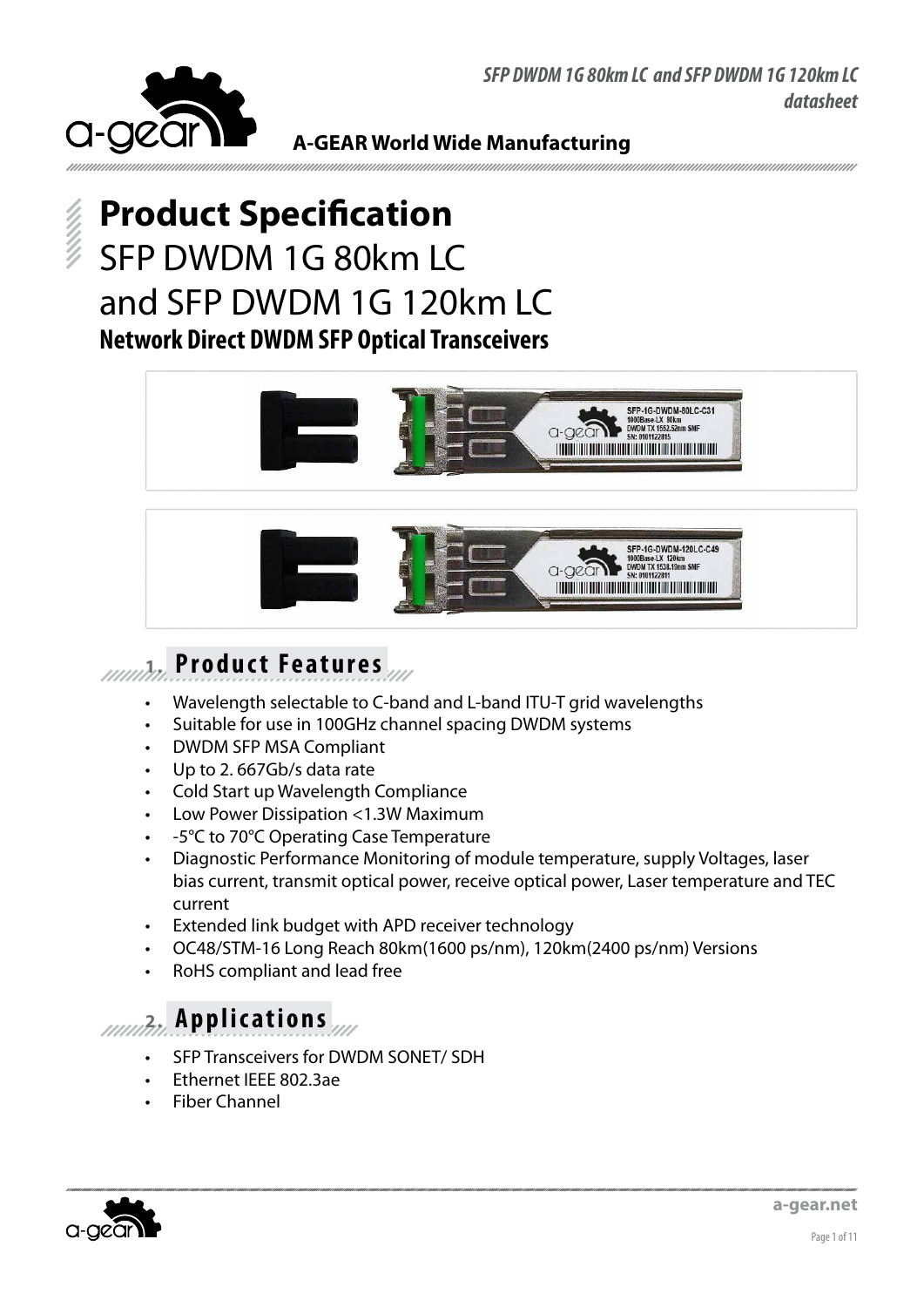

### **3. Description**

A-GEAR DWDM SFP Transceiver exhibits excellent wavelength stability, supporting operation at 100 GHz channel, cost effective module. It is designed for DWDM SONET/ SDH, Gigabit Ethernet and Fiber-Channel applications.

The transceiver consists of two sections: The transmitter section incorporates a colded DFB laser. And the receiver section consists of a APD photodiode integrated with a TIA. All modules satisfy class I laser safety requirements. A-GEAR DWDM SFP transceiver provides an enhanced monitoring interface, which allows real-time access to device operating parameters such as transceiver temperature, laser bias current, transmitted optical power, received optical power and transceiver supply voltage, laser temperature and TEC current.

### **4. Absolute Maximum Ratings**

| <b>Parameter</b>                    | Symbol     | Min.                     | Max. | Unit         |
|-------------------------------------|------------|--------------------------|------|--------------|
| <b>Supply Voltage</b>               | Vcc        | $-0.3$                   | 4.0  | ν            |
| <b>Storage Temperature</b>          | Tst        | $-40$                    | 85   | $^{\circ}$ C |
| Data AC Voltage                     | $TX + -AC$ | $\overline{a}$           | 2.4  | Vpp          |
| Data DC Voltage                     | $TX + DC$  | $-0.5$                   | 2.5  | ν            |
| <b>Optical Input Received Power</b> | <b>PIN</b> | $\overline{\phantom{a}}$ | $+5$ | dBm          |

### **5. Recommended Operating Conditions**

| Parameter                         | Symbol | Min.                     | <b>Typical</b>           | Max. | Unit                  |
|-----------------------------------|--------|--------------------------|--------------------------|------|-----------------------|
| <b>Supply Voltage</b>             | Vcc.   | 3.13                     | 3.3                      | 3.47 | ν                     |
| <b>Operating Case temperature</b> | Tea    | -5                       | $\overline{\phantom{a}}$ | 70   | $\mathcal{P}^{\circ}$ |
| <b>Total Current</b>              | lce    | $\overline{\phantom{0}}$ | $\qquad \qquad -$        | 380  | mA                    |
| <b>Module Power Dissipation</b>   | Pm     | $\overline{\phantom{0}}$ | 0.8                      |      | W                     |

### **6. Transmitter Specifications - Optical**

| <b>Parameter</b>                         | Symbol      | Min.                     | <b>Typical</b> | Max.                     | Unit       |
|------------------------------------------|-------------|--------------------------|----------------|--------------------------|------------|
| <b>Data Rate Multirate</b>               | Mra         | 155                      | 2488           | 2667                     | M bps      |
| <b>Center Wavelength (SOL)</b>           | λc          | $\lambda$ c -25          | λc             | $\lambda$ c +25          | $pm$ [1]   |
| <b>Center Wavelength (EOL)</b>           | λc          | $\lambda$ c-100          | λc             | $\lambda$ c+100          | $pm^{[2]}$ |
| <b>Optical Transmit Power</b>            | Po          | $\Omega$                 | $\mathcal{P}$  | 4                        | dBm        |
| <b>Optical Transmit Power (disabled)</b> | PTX DISABLE | $\overline{\phantom{a}}$ |                | $-40$                    | dBm        |
| <b>Extinction Ratio</b>                  | ER          | 8.2                      |                | -                        | dB         |
| <b>Channel Spacing</b>                   | Δf          | $\overline{\phantom{a}}$ | 100            | $\overline{\phantom{0}}$ | GHz        |

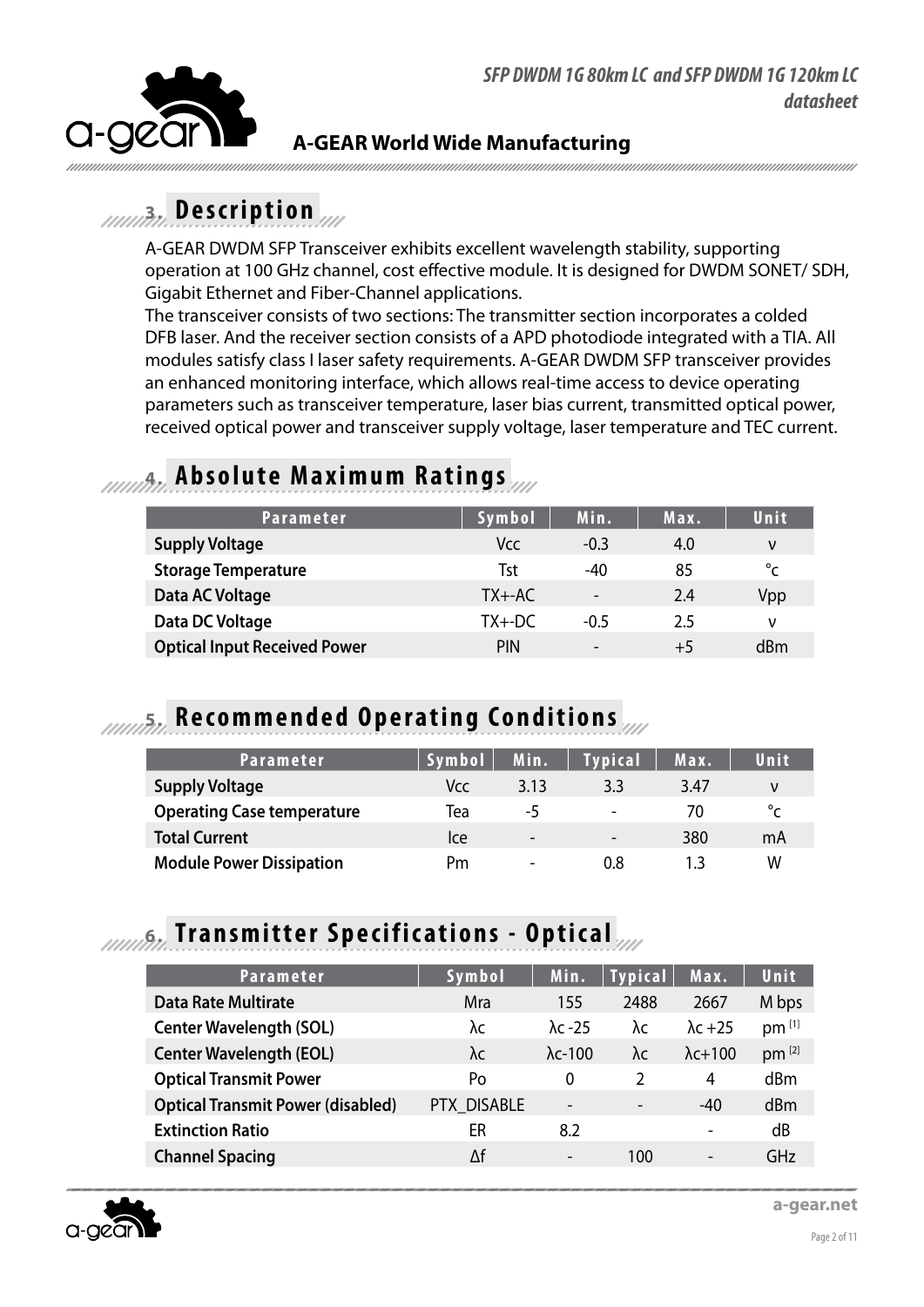

| Parameter                          | Symbol                                                                                                                           | Min.                         | <b>Typical</b>           | Max.                     | Unit |
|------------------------------------|----------------------------------------------------------------------------------------------------------------------------------|------------------------------|--------------------------|--------------------------|------|
| <b>Jitter Generation</b>           | TJP-P                                                                                                                            | $\qquad \qquad \blacksquare$ | $\blacksquare$           | 70                       | mUI  |
| Spectral Width (-20dB)             | D <sub>120</sub>                                                                                                                 | $\overline{\phantom{a}}$     | 0.1                      | 0.3                      | nm   |
| <b>Side Mode Suppression Ratio</b> | <b>SMSR</b>                                                                                                                      | 30                           | $\overline{\phantom{a}}$ | $\overline{\phantom{a}}$ | dB   |
| Eye Mask                           | Compliant with Bell core GR-253-CORE & ITU G.957 for<br>SONET/SDH and with IEEE 802.3ae for Ethernet and<br><b>Fibre Channel</b> |                              |                          |                          |      |
|                                    |                                                                                                                                  |                              |                          |                          |      |

### **Notes:**

- Laser- Start of Life
- [2] Laser End of life

# **7. Transmitter Specifications - Electrical**

| <b>Parameter</b>       | Symbol         | Min.                     | <b>Typical</b>           | Max.      | Unit |
|------------------------|----------------|--------------------------|--------------------------|-----------|------|
| <b>Supply Voltage</b>  | <b>VccTX</b>   | 3.13                     | 3.3                      | 3.47      | V    |
| <b>PECL/CML Input</b>  | <b>VtxDIFF</b> | 500                      | $\overline{a}$           | 1600      | mV   |
| <b>Input Rise/Fall</b> | TR/TF          | $\overline{\phantom{a}}$ | $\overline{\phantom{a}}$ | 160       | ps   |
| <b>TX-Fault Fault</b>  | Vf             | 2                        | $\blacksquare$           | Vcc       | ٧    |
| <b>TX-Fault Normal</b> | Vn             | Vee                      | $\overline{\phantom{a}}$ | $Vee+0.5$ | ٧    |
| TX DISABLE (asserted)  | VDH            | $\mathfrak z$            | $\blacksquare$           | Vcc.      | V    |
| TX_DISABLE (negated)   | VDL            | Vee                      | $\overline{\phantom{a}}$ | Vee+0.8   | V    |

## **APD Receiver Specifications - Electrical**

| <b>Parameter</b>                 | Symbol           | Min.                     | <b>Typical</b>           | Max.      | Unit |
|----------------------------------|------------------|--------------------------|--------------------------|-----------|------|
| <b>Supply Voltage</b>            | <b>VccRX</b>     | 3.13                     | 3.3                      | 3.47      | V    |
| <b>Differential Output Swing</b> | Vout P-P         | 370                      | $\overline{\phantom{a}}$ | 2000      | mV   |
| <b>Rise/Fall Time</b>            | $Tr/\mathsf{T}f$ | $\overline{\phantom{a}}$ | $\overline{\phantom{a}}$ | 175       | ps   |
| <b>Loss of Signal -Asserted</b>  | VOH              |                          | $\overline{\phantom{a}}$ | Vcc.      | V    |
| <b>Loss of Signal -Negated</b>   | VOL              | Vee                      | $\overline{\phantom{a}}$ | $Vee+0.5$ | V    |

# **9. Low Speed Electrical Signal Timings**

| Parameter                                       | Symbol   | Min.                     | Max. | Unit |
|-------------------------------------------------|----------|--------------------------|------|------|
| <b>TX Disable Negate Time</b>                   | t-on     | $\overline{\phantom{0}}$ | 20   | ms   |
| <b>TX Disable Assert Time</b>                   | t-off    | $\overline{\phantom{0}}$ | 20   | ms   |
| Time to initialize, including reset of TX_FAULT | ti PI it | $\overline{\phantom{0}}$ | 300  | ms   |

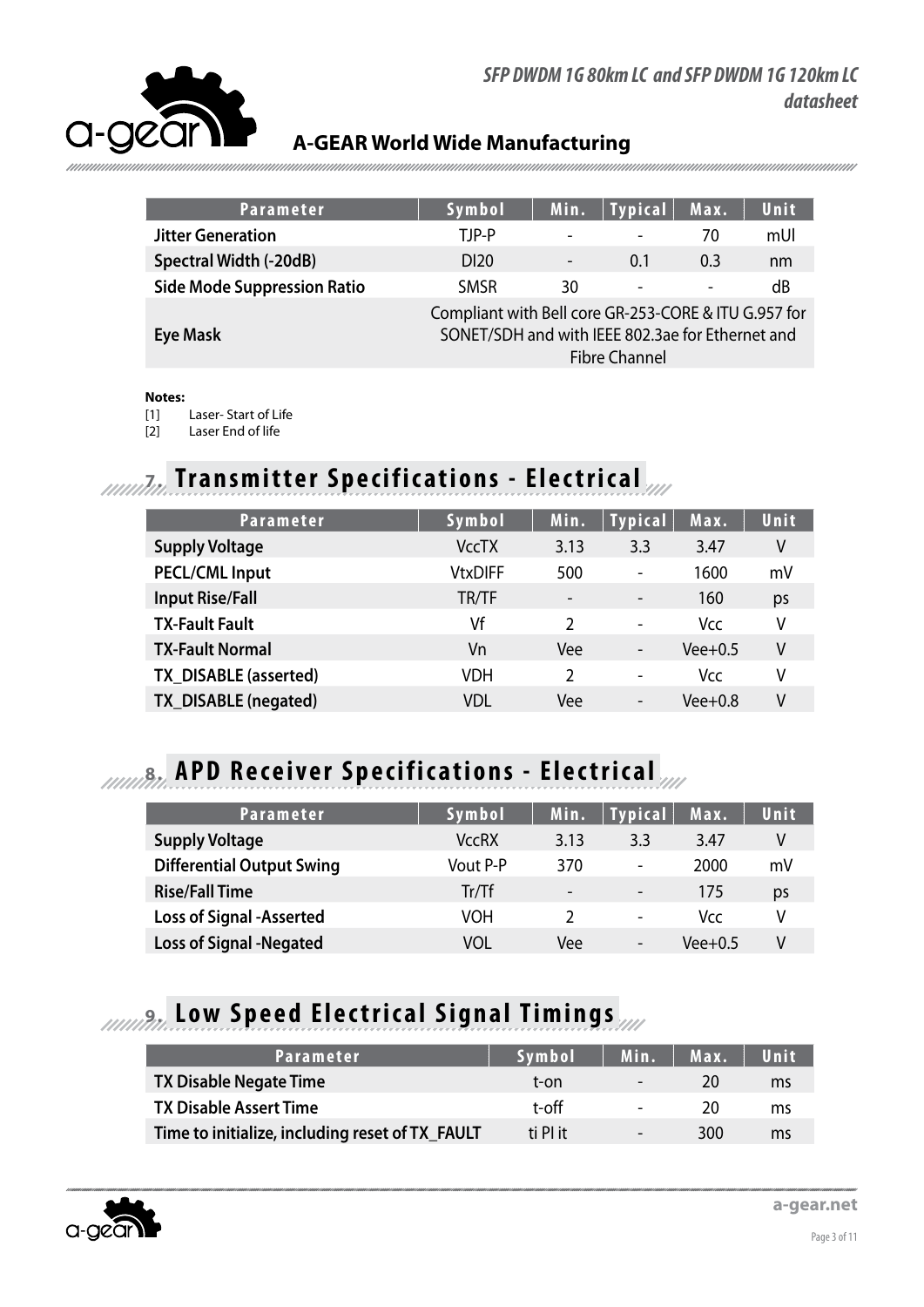

**Parameter Symbol Min. Max. Unit Start-up Time the startup of the startup of the startup of the startup of the startup of the startup of the startup of the startup of the startup of the startup of the startup of the startup of the startup of the startu TX\_FAULT/INT Assert Time** t\_fault t\_fault - 50 ms **TX\_DISABLE to Reset** transformation transformation transformation transformation transformation transformation transformation transformation transformation transformation transformation transformation transformation trans **LOS Assert Time** to the top of the top of the top of the top of the top of the top of the top of the top of the top of the top of the top of the top of the top of the top of the top of the top of the top of the top of the **LOS Negate Time** that is the total to the total to the total to the total to the total to the total to the total to the total to the total to the total to the total to the total to the total to the total to the total to t **Serial ID Clock Rate f** serial clock - 100 kHz

# **10. C-band λc Wavelength Guide**

| <b>ITU Channel</b><br><b>Product Code</b> | <b>Frequency</b><br>(THz) | Wavelength | <b>ITU Channel</b><br><b>Product Code</b> | Frequency<br>(THz) | Wavelength |
|-------------------------------------------|---------------------------|------------|-------------------------------------------|--------------------|------------|
| 17                                        | 191.7                     | 1563.86    | 40                                        | 194.0              | 1545.32    |
| 18                                        | 191.8                     | 1563.05    | 41                                        | 194.1              | 1544.53    |
| 19                                        | 191.9                     | 1562.23    | 42                                        | 194.2              | 1543.73    |
| 20                                        | 192.0                     | 1561.42    | 43                                        | 194.3              | 1542.94    |
| 21                                        | 192.1                     | 1560.61    | 44                                        | 194.4              | 1542.14    |
| 22                                        | 192.2                     | 1559.79    | 45                                        | 194.5              | 1541.35    |
| 23                                        | 192.3                     | 1558.98    | 46                                        | 194.6              | 1540.56    |
| 24                                        | 192.4                     | 1558.17    | 47                                        | 194.7              | 1539.77    |
| 25                                        | 192.5                     | 1557.36    | 48                                        | 194.8              | 1538.98    |
| 26                                        | 192.6                     | 1556.55    | 49                                        | 194.9              | 1538.19    |
| 27                                        | 192.7                     | 1555.75    | 50                                        | 195.0              | 1537.40    |
| 28                                        | 192.8                     | 1554.94    | 51                                        | 195.1              | 1536.61    |
| 29                                        | 192.9                     | 1554.13    | 52                                        | 195.2              | 1535.82    |
| 30                                        | 193.0                     | 1553.33    | 53                                        | 195.3              | 1535.04    |
| 31                                        | 193.1                     | 1552.52    | 54                                        | 195.4              | 1534.25    |
| 32                                        | 193.2                     | 1551.72    | 55                                        | 195.5              | 1533.47    |
| 33                                        | 193.3                     | 1550.92    | 56                                        | 195.6              | 1532.68    |
| 34                                        | 193.4                     | 1550.12    | 57                                        | 195.7              | 1531.90    |
| 35                                        | 193.5                     | 1549.32    | 58                                        | 195.8              | 1531.12    |
| 36                                        | 193.6                     | 1548.51    | 59                                        | 195.9              | 1530.33    |
| 37                                        | 193.7                     | 1547.72    | 60                                        | 196.0              | 1529.55    |
| 38                                        | 193.8                     | 1546.92    | 61                                        | 196.1              | 1528.77    |
| 39                                        | 193.9                     | 1546.12    |                                           |                    |            |

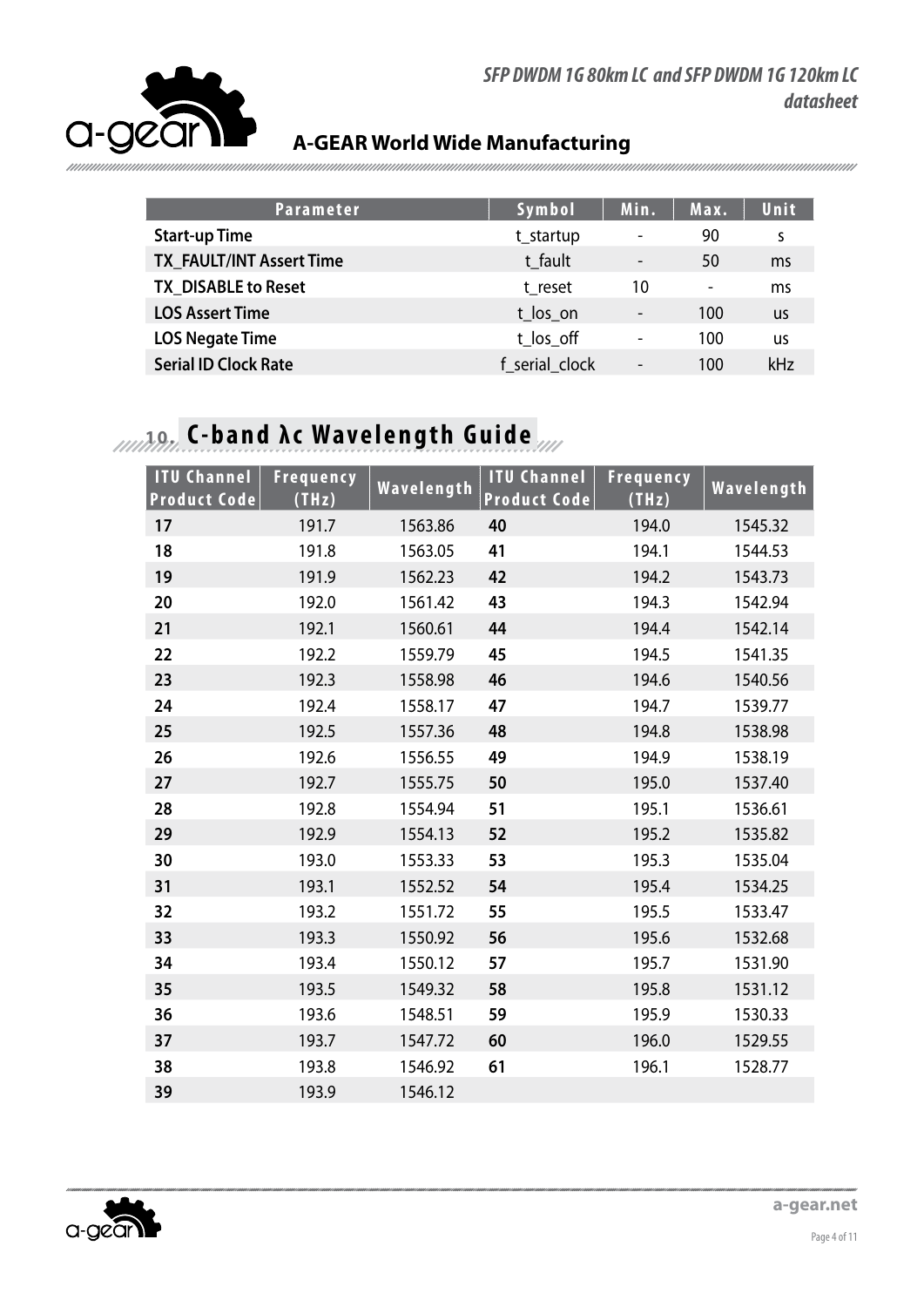

# **11. 11. 11. C-band λc Wavelength Guide**

| <b>ITU Channel</b><br><b>Product Code</b> | Frequency<br>(THz) | Wavelength | <b>ITU Channel</b><br><b>Product Code</b> | <b>Frequency</b><br>(THz) | Wavelength |
|-------------------------------------------|--------------------|------------|-------------------------------------------|---------------------------|------------|
| 62                                        | 186.2              | 1610.06    | 90                                        | 189.0                     | 1586.20    |
| 63                                        | 186.3              | 1609.19    | 91                                        | 189.1                     | 1585.36    |
| 64                                        | 186.4              | 1608.33    | 92                                        | 189.2                     | 1584.53    |
| 65                                        | 186.5              | 1607.47    | 93                                        | 189.3                     | 1583.69    |
| 66                                        | 186.6              | 1606.61    | 94                                        | 189.4                     | 1582.85    |
| 67                                        | 186.7              | 1605.74    | 95                                        | 189.5                     | 1582.02    |
| 68                                        | 186.8              | 1604.88    | 96                                        | 189.6                     | 1581.18    |
| 69                                        | 186.9              | 1604.03    | 97                                        | 189.7                     | 1580.35    |
| 70                                        | 187.0              | 1603.17    | 98                                        | 189.8                     | 1579.52    |
| 71                                        | 187.1              | 1602.31    | 99                                        | 189.9                     | 1578.69    |
| 72                                        | 187.2              | 1601.46    | 00                                        | 190.0                     | 1577.86    |
| 73                                        | 187.3              | 1600.60    | 01                                        | 190.1                     | 1577.03    |
| 74                                        | 187.3              | 1599.75    | 02                                        | 190.2                     | 1576.20    |
| 75                                        | 187.5              | 1598.89    | 03                                        | 190.3                     | 1575.37    |
| 76                                        | 187.6              | 1598.04    | 04                                        | 190.4                     | 1574.54    |
| 77                                        | 187.7              | 1597.19    | 05                                        | 190.5                     | 1573.71    |
| 78                                        | 187.8              | 1596.34    | 06                                        | 190.6                     | 1572.89    |
| 79                                        | 187.9              | 1595.49    | 07                                        | 190.7                     | 1572.06    |
| 80                                        | 188.0              | 1594.64    | 08                                        | 190.8                     | 1571.24    |
| 81                                        | 188.1              | 1593.79    | 09                                        | 190.9                     | 1570.42    |
| 82                                        | 188.2              | 1592.95    | 10                                        | 191.0                     | 1569.59    |
| 83                                        | 188.3              | 1592.10    | 11                                        | 191.1                     | 1568.77    |
| 84                                        | 188.4              | 1591.26    | 12                                        | 192.2                     | 1567.95    |
| 85                                        | 188.5              | 1590.41    | 13                                        | 192.3                     | 1567.13    |
| 86                                        | 188.6              | 1589.57    | 14                                        | 191.4                     | 1566.31    |
| 87                                        | 188.7              | 1588.73    | 15                                        | 191.5                     | 1565.50    |
| 88                                        | 188.8              | 1587.88    | 16                                        | 191.6                     | 1564.68    |
| 89                                        | 188.9              | 1587.04    |                                           |                           |            |

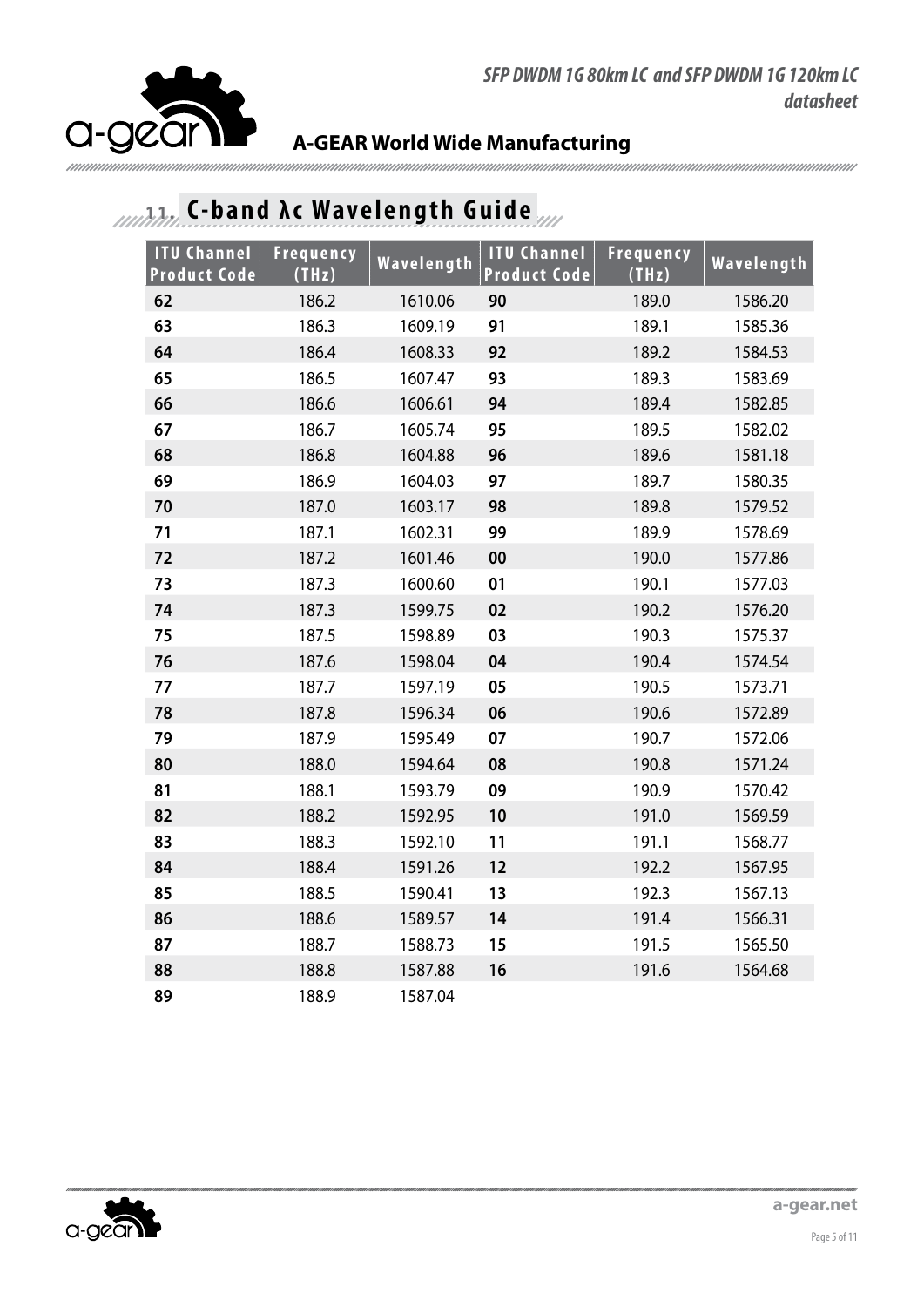

### **12. EEPROM Serial ID Memory Contents (AOh)**

| Data<br><b>Address</b> | <b>Field</b><br><b>Size</b><br>Bytes <u>)</u> | Value                                           | Name of<br><b>Field</b>          | <b>Description and Contents</b>                                                  |  |  |
|------------------------|-----------------------------------------------|-------------------------------------------------|----------------------------------|----------------------------------------------------------------------------------|--|--|
| <b>Base ID Fields</b>  |                                               |                                                 |                                  |                                                                                  |  |  |
| 0                      | 1                                             | OBh                                             | Identifier                       | <b>Type of Serial transceiver</b>                                                |  |  |
| 1                      | 1                                             | 24h                                             | Ext. Identifier                  | Extended identifier of type serial transceiver                                   |  |  |
| $\overline{2}$         | 1                                             | 07h                                             | Connector                        | Code of optical connector type                                                   |  |  |
| $3 - 10$               | 8                                             | 00h, 0Ch,<br>44h, 00h,<br>80h, 10h,<br>01h, 00h | <b>Transceiver</b>               | Code for electronic compatibility or optical<br>compatibility                    |  |  |
| 11                     | 1                                             | 03h                                             | Encoding                         | Code for serial encoding algorithm                                               |  |  |
| 12                     | 1                                             | 19h                                             | <b>BR, Nominal</b>               | Nominal baud rate, unit of 100Mbps                                               |  |  |
| $13 - 14$              | $\overline{2}$                                | 78h<br>(120km)                                  | Length (9µm)<br>- km             | Link length supported for 9/125µm fiber,<br>units in km                          |  |  |
| 15                     | $\mathbf{1}$                                  | 46h                                             | Max Temp                         | Maximum operating case temperature in °C                                         |  |  |
| 16                     | 1                                             | FBh                                             | Min Temp                         | Minimum operating case temperature in °C                                         |  |  |
| 17                     | 1                                             | 5Fh                                             | <b>Max Supply</b><br>Current     | Maximum supply current in units of 4mA                                           |  |  |
| 18                     | 1                                             | OOh                                             | Reserved                         |                                                                                  |  |  |
| 19                     | 1                                             | 41h                                             | Channel<br>spacing and<br>number | Channel spacing compatibility and number<br>and tuning of ITU channels supported |  |  |
| $20 - 35$              | 16                                            | Module<br>dependent                             | <b>Vendor Name</b>               | SFP vendor name: «NWD» (ASCII)                                                   |  |  |
| 36                     | $\mathbf{1}$                                  | 02h                                             | Reserved                         | <b>Optional DWDM features</b>                                                    |  |  |
| 37-39                  | 3                                             |                                                 | Vendor OUI                       | SFP transceiver vendor IEEE company ID                                           |  |  |
| 40-55                  | 16                                            | A-GEAR-<br>XXXX-XX                              | <b>Vendor PN</b>                 | Part number provided by SFP transceiver<br>vendor (ASCII)                        |  |  |
| 56-59                  | 4                                             | Module<br>dependent                             | Vendor rev                       | Revision level for part number provided by<br>vendor (ASCII)                     |  |  |
| 60-61                  | 2                                             | Module<br>dependent                             | wavelength                       | Laser wavelength (in nm)                                                         |  |  |
| 62                     | 1                                             | Module<br>dependent                             | wavelength                       | Laser wavelength (fractional part in units of<br>10pm)                           |  |  |
| 63                     | 1                                             | Module<br>dependent                             | CC_BASE                          | Check sum of bytes 0-62                                                          |  |  |

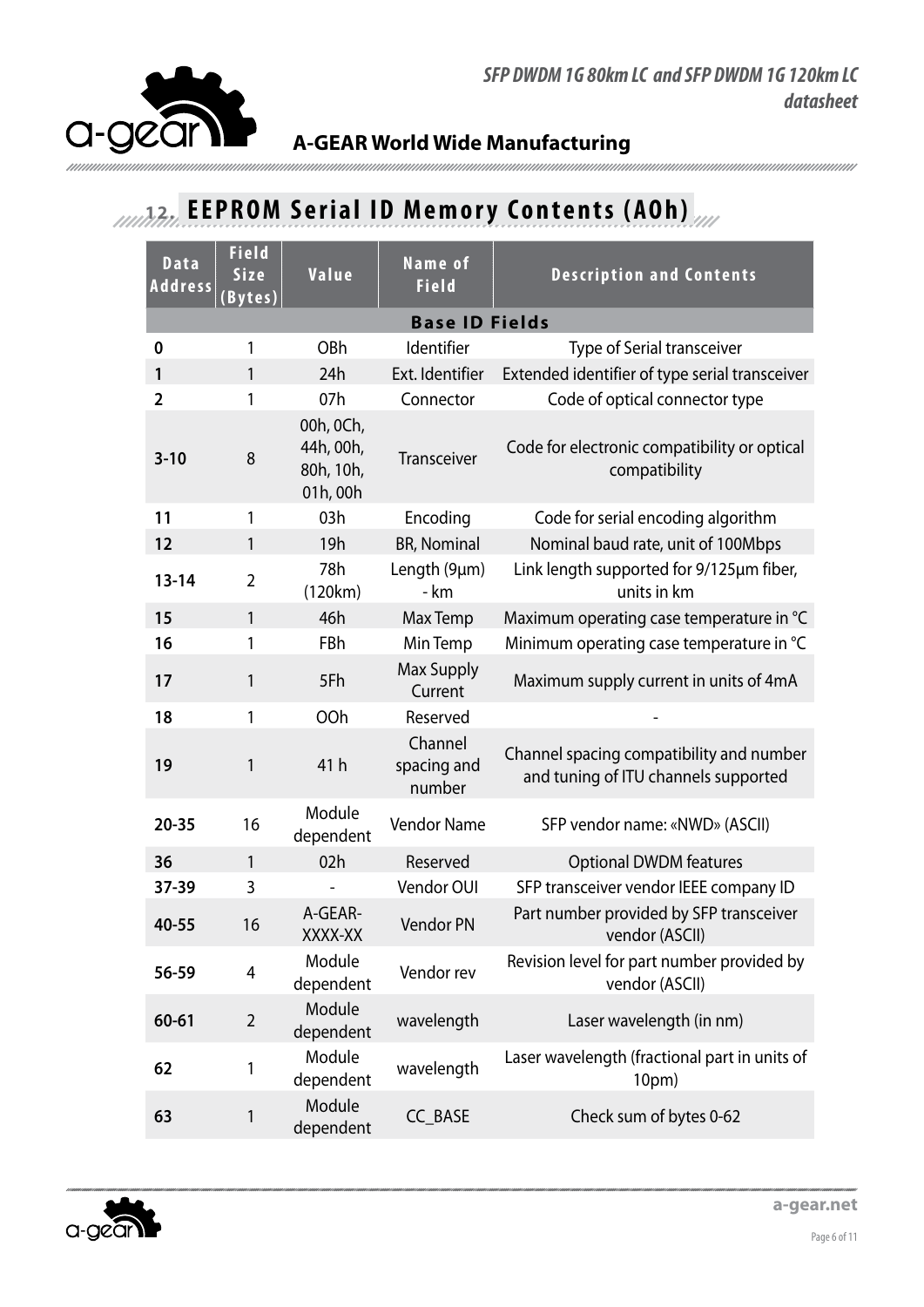

| <b>Data</b><br><b>Address</b> | <b>Field</b><br><b>Size</b><br>Bytes) | Value               | Name of<br><b>Field</b>   | <b>Description and Contents</b>                                                        |
|-------------------------------|---------------------------------------|---------------------|---------------------------|----------------------------------------------------------------------------------------|
|                               |                                       |                     | <b>Extended ID Fields</b> |                                                                                        |
| 64-65                         | $\overline{2}$                        | 1 Ah                | Option                    | Indicates which optical SFP signals are<br>implemented                                 |
| 66                            |                                       | 00h                 | BR, max                   | Upper bit rate margin, units of %                                                      |
| 67                            | 1                                     | O <sub>O</sub> h    | BR, min                   | Lower bit rate margin, units of %                                                      |
| 68-83                         | 16                                    | Module<br>dependent | Vendor SN                 | Serial number (ASCII)                                                                  |
| 84-91                         | 8                                     | Module<br>dependent | Date code                 | Year (2 bytes), Month (2 bytes), Day (2 bytes)                                         |
| 92                            | 1                                     | 68h                 | Diagnostic<br>type        | Indicates the type of diagnostics<br>implemented in Monitoring Type the<br>transceiver |
| 93                            | 1                                     | FOh                 | Enhanced<br>option        | Indicates which optional enhanced                                                      |

# **13. Serial ID Memory Contents: (A2H)**

| Address # Bytes |    | Name                           | <b>Description</b>                                                                                                                                                                                                                                                                                                                                                                                                                                              |
|-----------------|----|--------------------------------|-----------------------------------------------------------------------------------------------------------------------------------------------------------------------------------------------------------------------------------------------------------------------------------------------------------------------------------------------------------------------------------------------------------------------------------------------------------------|
| $00 - 55$       | 56 | Alarm and<br>Warning<br>Levels | Temp/Vcc/Bias Current /TX Power/RX Power/LD Temp/TEC<br>Current, High/Low Alarm and Warning Levels                                                                                                                                                                                                                                                                                                                                                              |
| 56-94           | 39 |                                | Not used in DWDM devices. All Bytes Set to 0.                                                                                                                                                                                                                                                                                                                                                                                                                   |
| 95              | 1  | Checksum                       | Low order 8 bits of the sum of bytes 0-94                                                                                                                                                                                                                                                                                                                                                                                                                       |
| 96-109          | 8  | A/D Values                     | A/D binary values of the following enhanced<br>diagnostics(Real-time): module temperature, supply voltage,<br>laser bias current, transmit optical power, receive optical<br>power, laser temperature and TEC current. These values are<br>Internally calibrated absolute measurements. All diagnostic<br>parameters implemented in these address locations have a<br>corresponding high and low, alarm and warning thresholds<br>assigned in address locations |
| $00 - 55.$      |    |                                |                                                                                                                                                                                                                                                                                                                                                                                                                                                                 |
| 110             |    | Soft Control<br>Signals        | Soft control signals monitored over the 2-wire access port,<br>can updated real-time status of the following control signals:<br>TX_FAULT, TX_DISABLE, Rate Select, and LOS.                                                                                                                                                                                                                                                                                    |
| 111             | 1  | Reserved                       | Reserved                                                                                                                                                                                                                                                                                                                                                                                                                                                        |

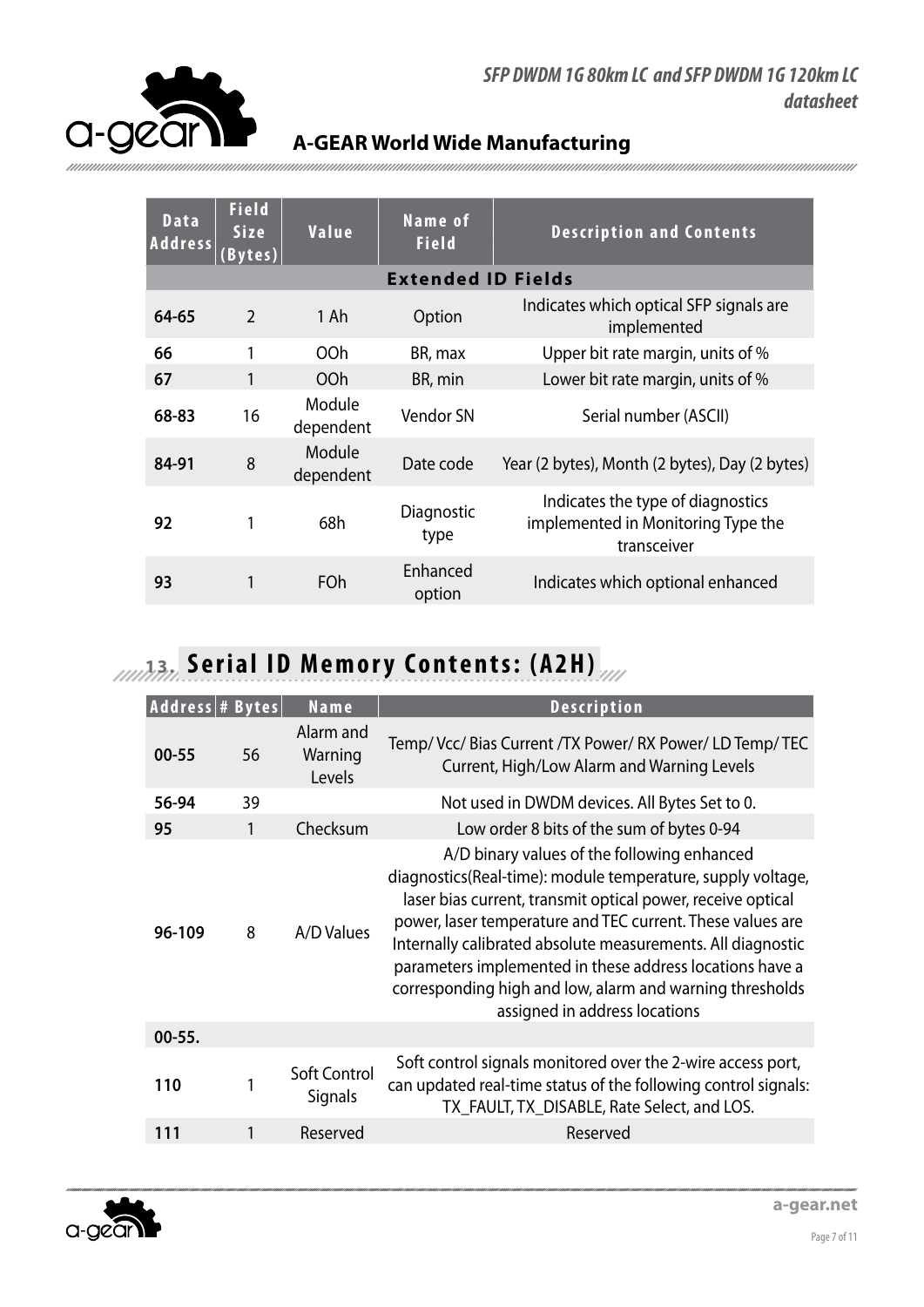

| Address # Bytes |                | Name                       | <b>Description</b>                                                                                          |
|-----------------|----------------|----------------------------|-------------------------------------------------------------------------------------------------------------|
| $112 -$<br>117  | 5              | Alarm/<br>Warning<br>Flags | Optional Alarm and Warning Flag and Mask Bits<br>Corresponding to levels detailed in addresses 00-39 above. |
| $118 -$<br>119  | $\overline{2}$ | Warning<br>Mask            | Masking bits corresponding to Warning bits of bytes 116<br>and 117 respectively                             |
| $120 -$<br>126  | 8              | Vendor<br>Specific         | Vendor specific data                                                                                        |
| 127             | 1              | <b>Table Select</b>        | The byte value defines the Table location for subsequent<br>reads and writes to bytes locations 128-255     |
| $128 -$<br>247  | 120            | User<br><b>EEPROM</b>      | User writable EEPROM                                                                                        |
| 248-<br>255     | 8              | Vendor<br>Specific         | Vendor specific control functions                                                                           |

# **14. Digital Diagnostic Monitoring A/D Accuracy**

| Parameter             | Range        | Accuracy | Unit         |
|-----------------------|--------------|----------|--------------|
| <b>Temperature</b>    | $-40-100$    | ±3       | °C           |
| Voltage               | $0 - Vcc$    | 0.1      | ٧            |
| <b>Bias Current</b>   | $0 - 120$    | 5        | mA           |
| <b>TX Power</b>       | $0 - 5$      | ±2       | dBm          |
| <b>RX Power</b>       | $-32-8$      | ±2       | dBm          |
| <b>TEC Current</b>    | $-1200-1200$ | ± 65     | mA           |
| <b>LD Temperature</b> | $20 - 70$    | ± 0.25   | $^{\circ}$ C |

# **15. Pin Descriptions**

| Pin            | Symbol       | Name/Description                   |
|----------------|--------------|------------------------------------|
|                | <b>VEET</b>  | <b>Transmitter Ground</b>          |
| $\overline{2}$ | TX_FAULT/INT | Transmitter Fault <sup>[1]</sup>   |
| 3              | TX DISABLE   | Transmitter Disable <sup>[2]</sup> |
| 4              | $MOD-DEF(2)$ | Module Definition 2 <sup>[3]</sup> |
| 5              | $MOD-DEF(1)$ | Module Definition 1 <sup>[3]</sup> |
| 6              | MOD-DEF(O)   | Module Definition 0 <sup>[3]</sup> |
|                | Tone in      | Rate Select -Not Implemented       |
| 8              | LOS          | Loss of Signal <sup>[4]</sup>      |

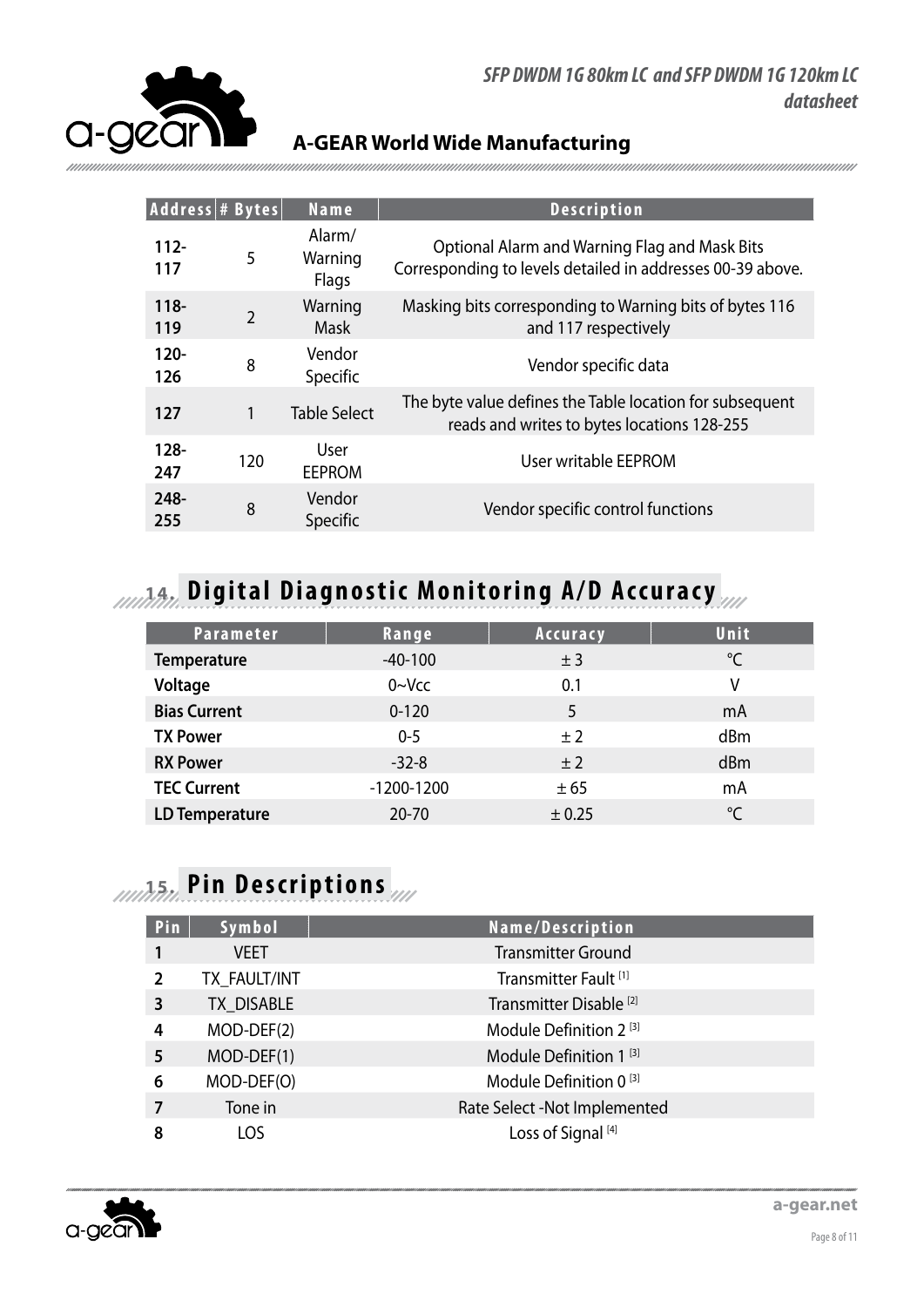

| Pin | Symbol      | Name/Description          |
|-----|-------------|---------------------------|
| 9   | <b>VEER</b> | <b>Receiver Ground</b>    |
| 10  | <b>VEER</b> | Receiver Ground           |
| 11  | <b>VEER</b> | Receiver Ground           |
| 12  | RD-         | <b>Inverted Received</b>  |
| 13  | $RD+$       | <b>Received Data</b>      |
| 14  | <b>VEER</b> | Receiver Ground           |
| 15  | <b>VCCR</b> | Receiver Power            |
| 16  | <b>VCCT</b> | <b>Transmitter Power</b>  |
| 17  | <b>VEET</b> | <b>Transmitter Ground</b> |
| 18  | TD+         | <b>Transmit Data</b>      |
| 19  | TD-         | <b>Inverted Transmit</b>  |
| 20  | VEET        | Transmitter Ground        |

#### **Notes:**

- [1] TX Fault is an open collector/drain output, which should be pulled up with a 4.7K 10KΩ resistor on the host board. Pull up voltage between 2.0V and VccT, R+0.3V. When high, output indicates a laser fault of some kind. Low indicates normal operation. In the low state, the output will be pulled to < 0.8V.
- [2] TX disable is an input that is used to shut down the transmitter optical output. It is pulled up within the module with a 4.7 – 10 KQ resistor.
- [3] These are the module definition pins. They should be pulled up with a 4.7K 10KΩ resistor on the host board. The pull-up voltage shall be VccT or VccR (see Section IV for further details).
- [4] LOS (Loss of Signal) is an open collector/drain output, which should be pulled up with a 4.7K 10KΩ resistor. Pull up voltage between 2.0V and VccT, R+0.3V. When high, this output indicates the received optical power is below the worst-case receiver sensitivity (as defined by the standard in use). Low indicates normal operation. In the low state, the output will be pulled to <0.8V.





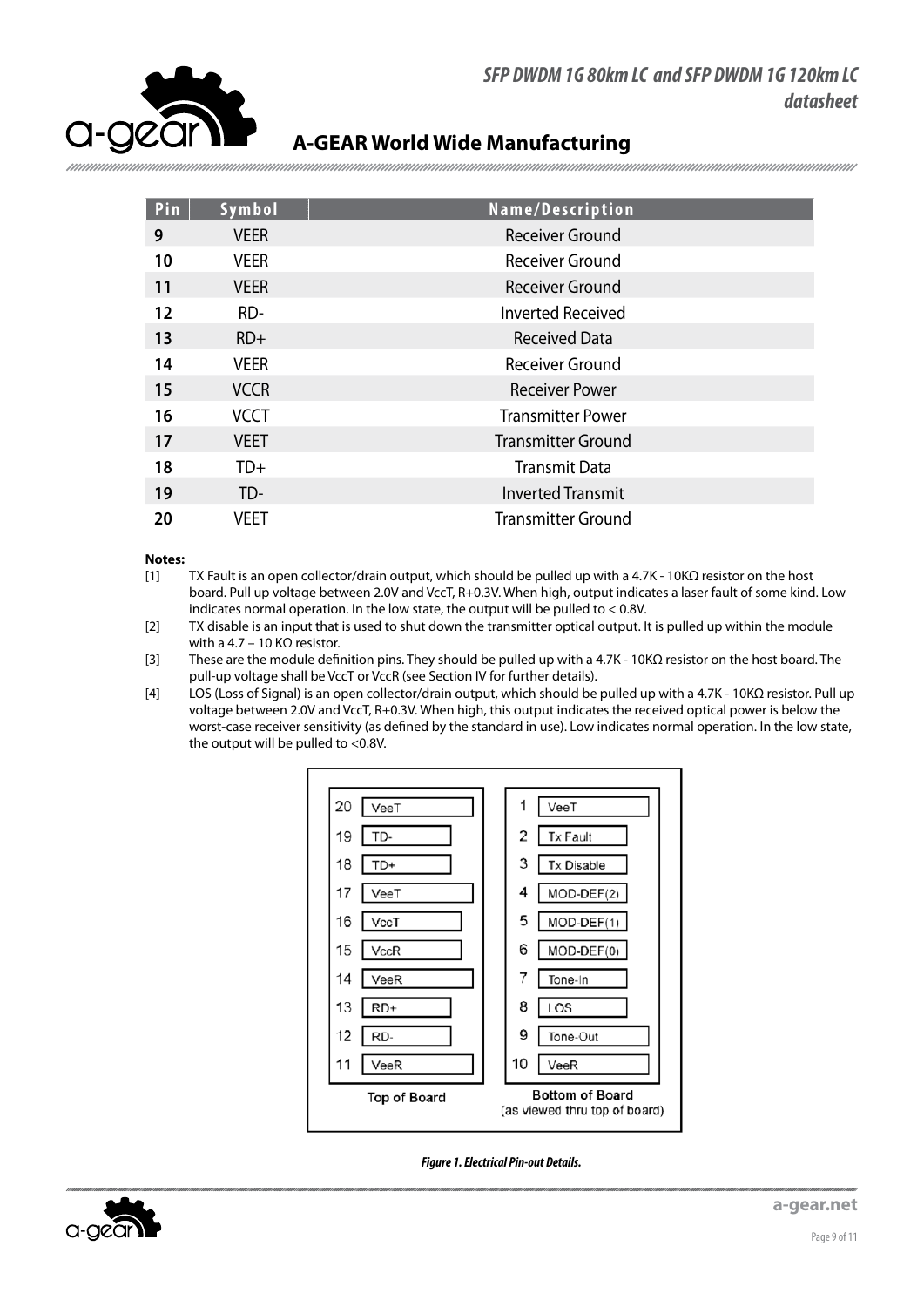

#### SFP DWDM 1G 80km LC and SFP DWDM 1G 120km LC datasheet

### **A-GEAR World Wide Manufacturing**



#### Figure2. Power-on initialization of DWDM SFP transceiver.



Figure 3. Block Diagram of DWDM-SFP.